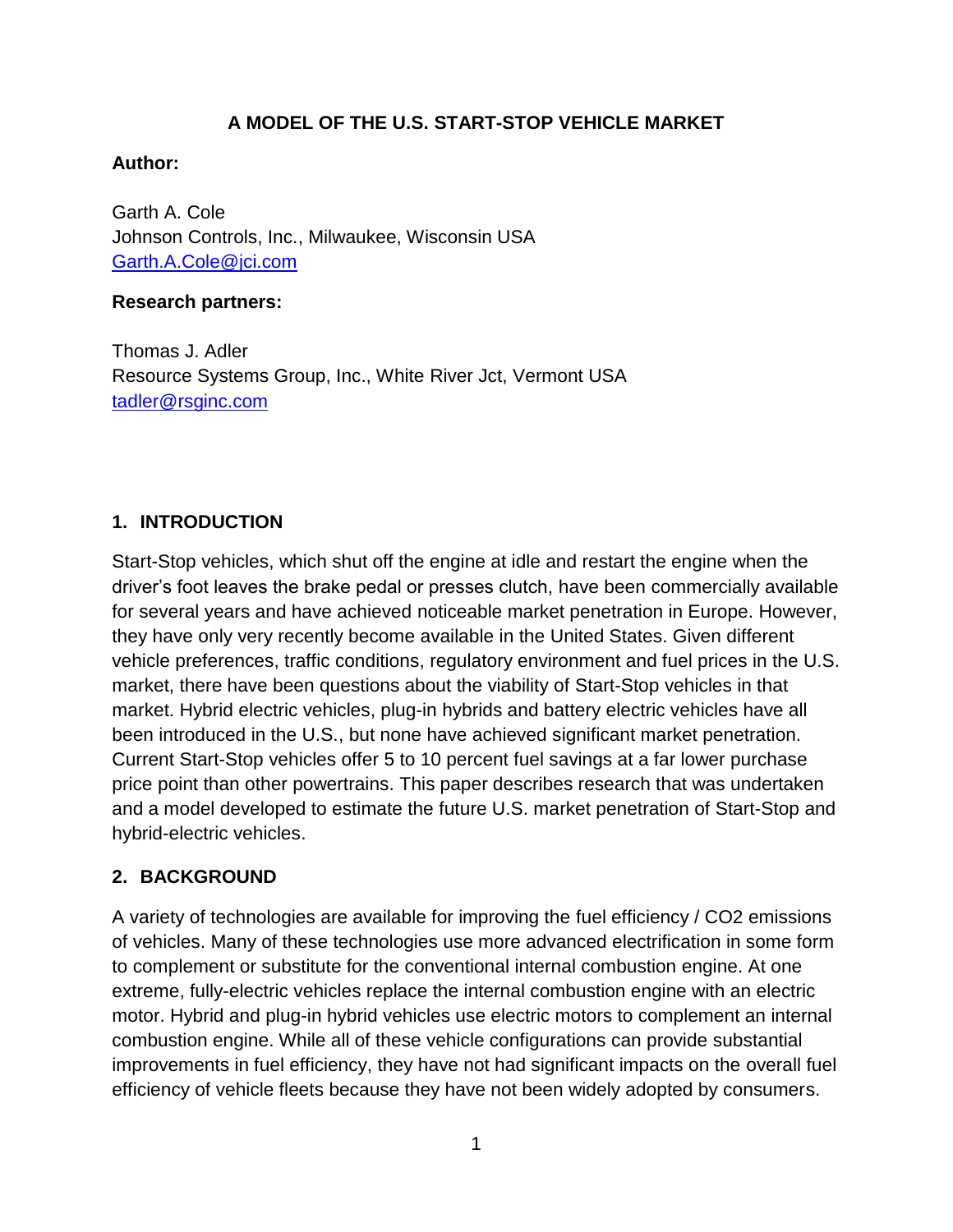Start-Stop vehicles use advanced functionality similar to hybrid vehicles to turn off the internal combustion engine when it is stopped and then restart it when the driver releases the brake pedal or engages the clutch. The electronics, a more robust battery, and other components used in these vehicles have incremental costs to consumers of approximately £300 to £800 and deliver fuel savings of between 5 percent to10 percent.

In response to increasing environmental requirements, auto manufacturers began introducing Start-Stop configurations to improve their fleets' fuel efficiency and CO2 emissions. Start-Stop technology was offered as an individual option or bundled with other fuel saving and environmentally-friendly features. The technology has taken off in the past few years, and industry analysts estimate 70 percent of new cars manufactured in Europe will include Start-Stop technology by 2016.

Despite the rapid adoption in Europe, auto manufacturers have only very recently begun to introduce the Start-Stop feature in vehicles sold in the United States. The research described in this paper was designed to determine how consumers in the U.S. market are likely to respond to the newly-introduced Start-Stop vehicles.

There have been several studies conducted to understand how U.S. consumers make choices among alternative vehicle configurations (see, for example, Hess, et al, 2012 and Bhat, et al, 2012). However, all of the previous published work in the U.S. has focused on the choice between conventional and electric powertrains and does not directly address the market potential for Start-Stop configurations. While the development of the European market is instructive, different conditions exist in the U.S. market. For example, fuel prices at the time of the U.S. study were approximately £0,57 per liter and with no direct CO2 requirements for automakers. One key unanswered question is whether U.S. consumers are generally less focused on fuel efficiency when they decide which type of vehicle to purchase. As a result, additional primary research was needed to support estimates of how Start-Stop vehicles might fare in the U.S. market.

## **3. STUDY APPROACH**

The work that was undertaken for this study included both qualitative research in the form of focus groups and a quantitative survey of U.S. consumers who intended to buy a new vehicle in the next two years. The focus groups addressed the participants':

- General vehicle needs and preferences
- New vehicle purchase considerations
- Awareness and knowledge of alternative vehicle powertrains and configurations
- Reactions to alternative configurations and
- Specific reactions to Start-Stop options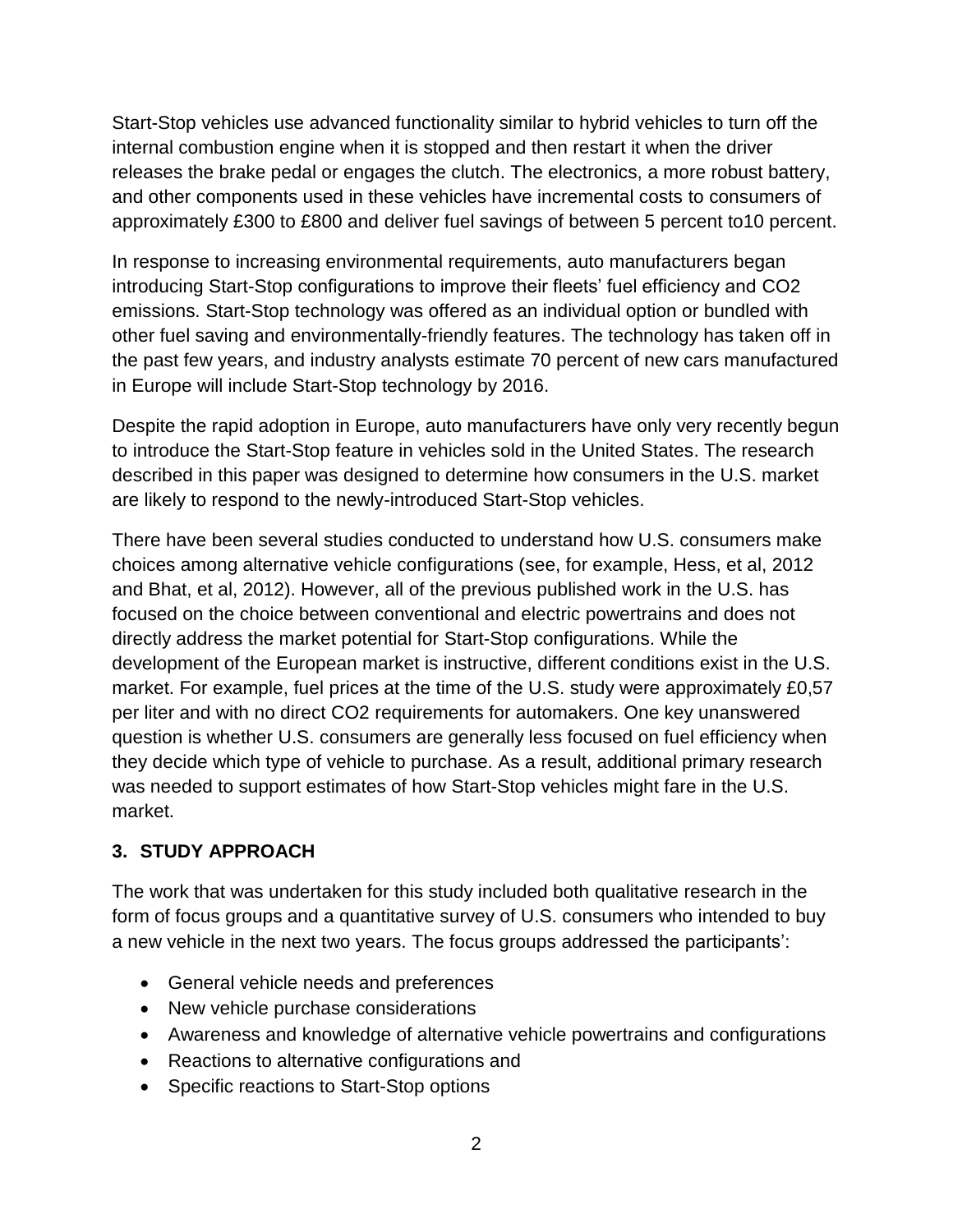The focus groups were held in four U.S. metropolitan markets: Boston, Atlanta, Chicago and Los Angeles.

The quantitative survey included a set of questions to establish respondents' current vehicle experience and best-worst experiments to understand their high-level needs. Respondents were then shown text that described the types of options they would be asked to evaluate, including general descriptions of the different vehicle configurations. The options included conventional, Start-Stop, advanced Start-Stop (higher costs and higher fuel savings) and hybrid-electric vehicle configurations.

The stated choice experiments included eight vehicle attributes:

- Manufacturer
- Power train configuration
- Purchase price
- Annual fuel cost
- Fuel economy
- Payback period
- Performance/acceleration
- Years on the market

These attributes were constructed to mimic the information shown on new car stickers at U.S. dealerships. Fuel price was also shown and varied among the stated choice screens and also shown as constant across vehicle options on a set screen. There are two important interactions involving fuel price: annual fuel cost is a function of fuel price and fuel economy; and the payback period is a function of annual fuel cost savings and purchase price. The figure below shows an example stated choice experiment. The survey was administered via the web and the information circles shown in Figure 1 were constructed as hover-overs that provided respondents with definitions of the vehicle features shown on the screens.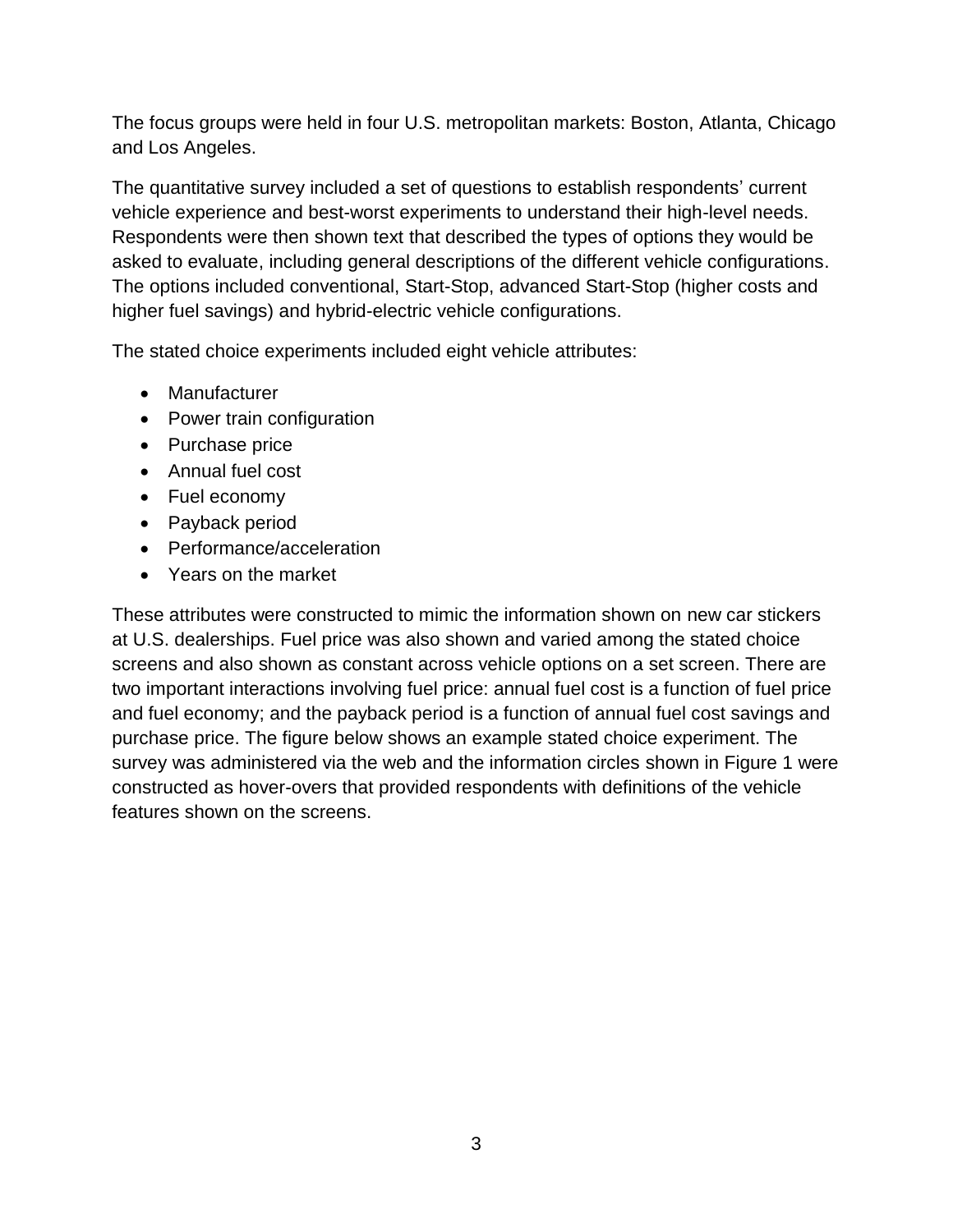### **Figure 1 - Example Stated Choice Experiment – (Data Not Actual)**

**Vehicle A Vehicle B Vehicle C Vehicle D Brand** Dodge Dodge Subaru **BMW** Engine off at Idle, Vehicle Type Engine off at Idle <sup>0</sup> Hybrid <sup>0</sup> Conventional <sup>0</sup> Coasting and Braking <sup>0</sup> Purchase Price \$32,400 \$31,600 \$34,000 \$35,600 25 MPG 60 MPG 22 MPG 27 MPG Fuel Economy (MPG) Annual Fuel Cost <sup>1</sup> \$1,500  $$620$  $$1,700$  $$1,390$ 20% faster than 20% slower than 20% slower than 20% faster than Performance <sup>0</sup> average average average average Years on the Market <sup>0</sup> First year 4 years 2 years 2 years Select one:  $\circledcirc$  $\circledcirc$ 0 0

#### Assume the price of gasoline at the time you purchase or lease your vehicle is:

\$3.00 per gallon

(Question 4 of 12)

The survey was administered in December 2011 to a nationally-representative sample of over 1.200 individuals who intended to purchase a new vehicle in the near-term.

### **4. RESEARCH FINDINGS**

 $\overline{a}$ 

Most of the focus group participants were aware of hybrid and electric vehicle alternatives but few understood how they worked. Most said that they had not considered these vehicles because they did not like their unique styling and the additional costs were too great. Although there had been some press coverage of the impending introduction of Start-Stop vehicles in the U.S., focus group participants were almost totally unfamiliar with this concept. However, most participants indicated that they would consider this option if it were available at a cost of US\$500 to US\$1.000 over a conventional vehicle and if the technology worked as described.

Data from the stated choice experiments were used to develop vehicle choice models.<sup>1</sup> That work found, as expected, that there are important segments of the market in which fuel efficiency is a key driver. However, there are also significant market segments in which consumers focus on other priorities.

<sup>&</sup>lt;sup>1</sup>Latent choice modeling was used to assist in developing an appropriate set of model specifications and to identify key consumer segments. The utility function coefficients of similarly-specified logit-form models were also estimated using hierarchical Bayes methods, which allows full heterogeneity in preferences at the individual level.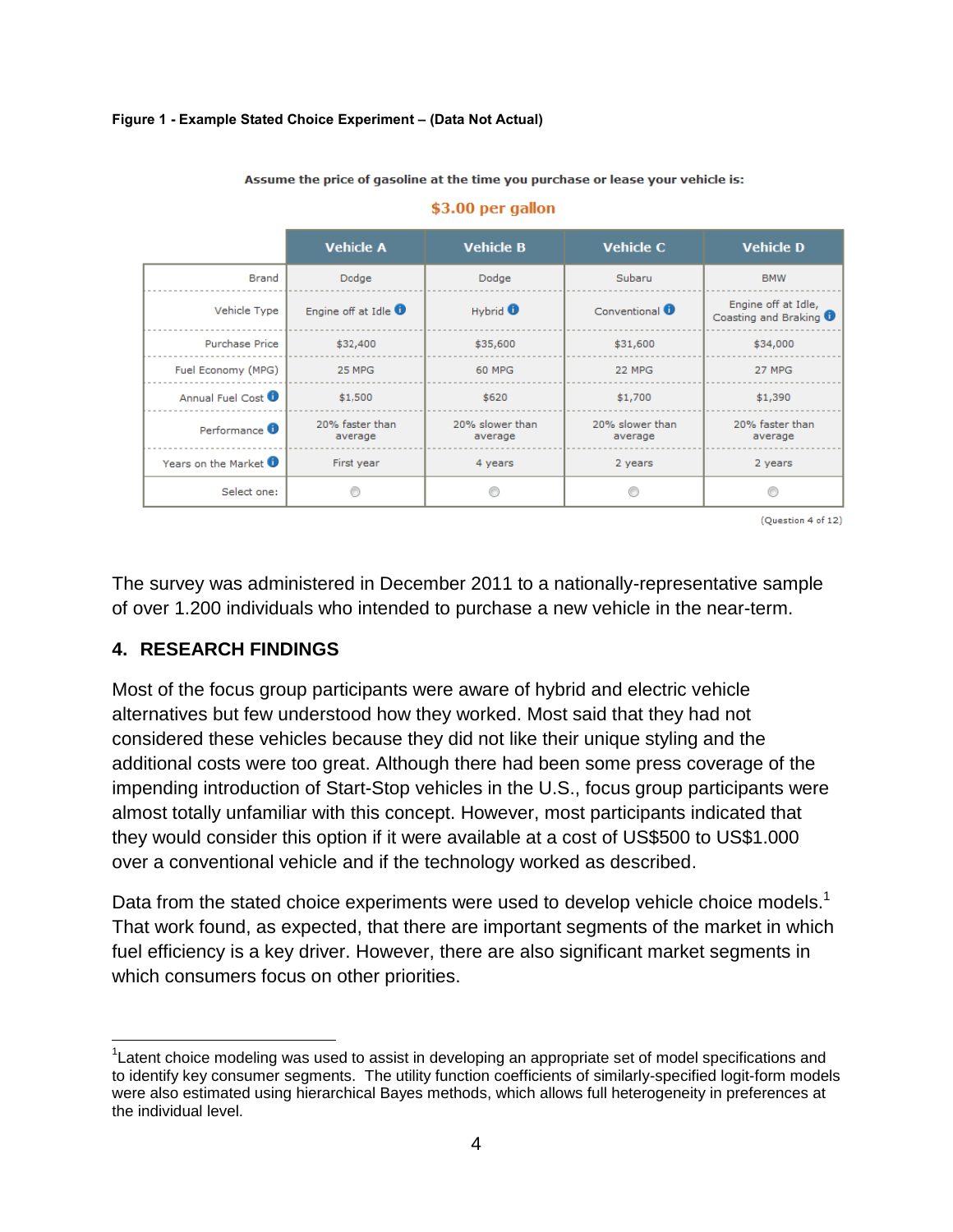Figure 2 below shows the differences in the strength of preference<sup>2</sup> between the most favored and least favored levels tested for each attribute. The values were calculated assuming a "base" fuel price equivalent to current U.S. price levels.





This figure confirms that there are very strong brand effects in the U.S. market – with certain brands having significant perceived value compared to those that are not as well regarded. However, U.S. consumers are clearly sensitive to fuel efficiency both directly and as reflected in the fuel-related operating costs. The trade-offs between fuel economy (measured in this figure as mpg -- miles per gallon) and purchase prices are illustrated by the values that are highlighted in those bars, with five miles per gallon equivalent to approximately US\$2.000 price differential for the average U.S. consumer.

Figure 2 also indicates that internal combustion engines (ICE) and Start-Stop vehicles are generally preferred to hybrid vehicles in this market. No significant difference was found between consumers' reactions to Start-Stop configurations vs. conventional

 $\overline{a}$  $^{2}$ In this figure, the estimated utilities were normalized to a scale of 0 to 100 for each individual and then those normalized values were averaged across all individuals in the sample.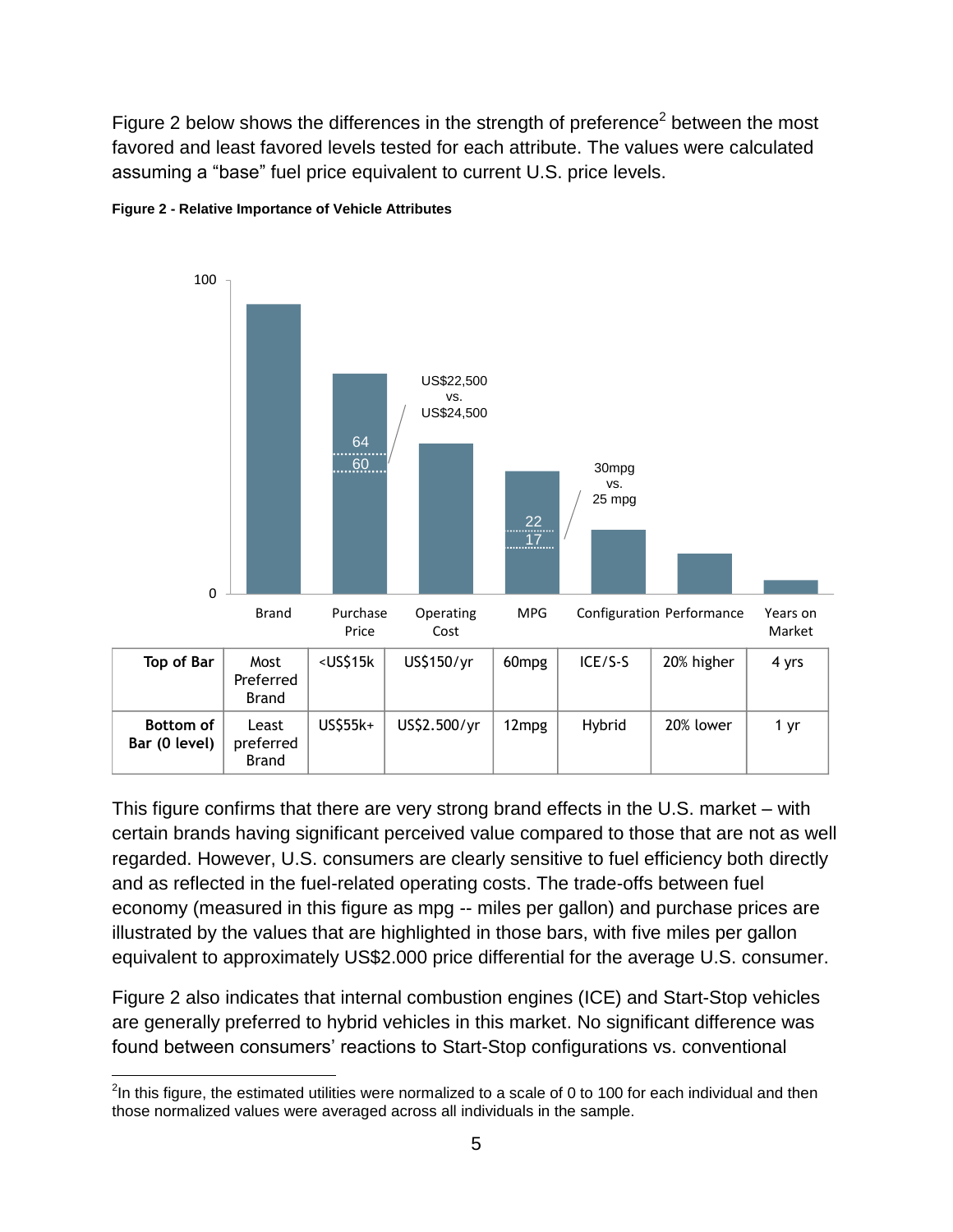vehicles outside of the price and fuel efficiency effects. This was an important finding as some have speculated that U.S. consumers might be averse to adopting this new technology. There is some sensitivity to vehicle performance (as measured by acceleration rate), suggesting that the acceleration performance of the Start-Stop technology will be important to its acceptance in the U.S. And, finally, individuals in general prefer technologies that have been tested in the marketplace for some period of time (as measured by years on market), again a factor that could affect the speed of adoption of this technology in the U.S.

Figure 3 below shows a more complete illustration of the trade-off between purchase price and fuel efficiency in the U.S. market.



**Figure 3 - Willingness to Pay for a 5% Fuel Efficiency Improvement**

This figure shows U.S. consumers' willingness to pay at different fuel prices for the 5 percent fuel efficiency improvement typical of a basic Start-Stop vehicle compared to its counterpart without that technology. The top line in this graph shows that 75 percent of consumers are willing to pay about US \$200 for this improvement at then-current fuel prices (~US\$3.50/gallon); 50 percent are willing to pay US \$400 and 25 percent are willing to pay US \$800 for a 5 percent fuel efficiency improvement.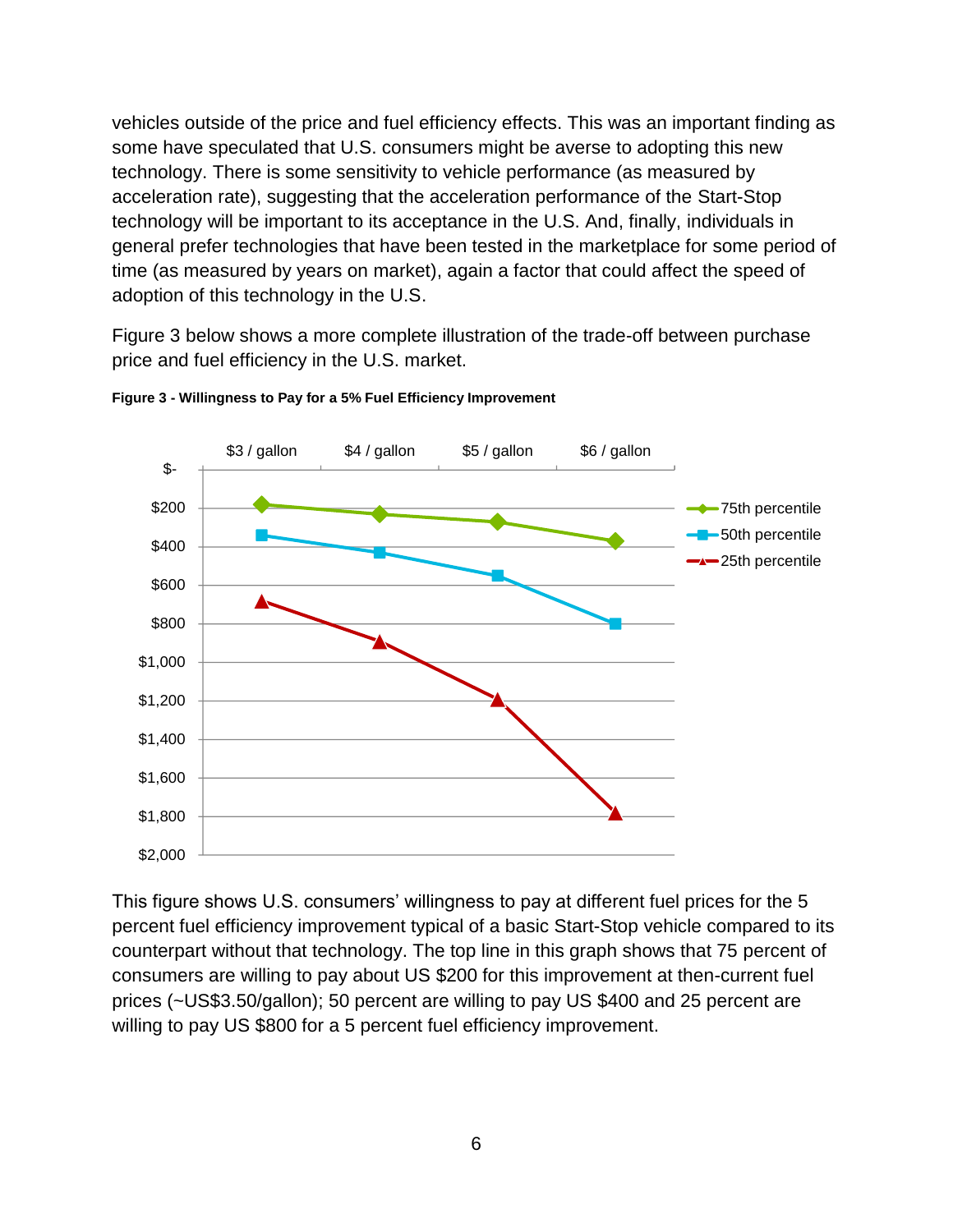A vehicle market simulation model<sup>3</sup> was developed and calibrated so that it accurately reflects market shares by vehicle size classes and power train configurations. This simulation model was then used to estimate the effects on market shares of different Start-Stop vehicle price and efficiency levels. Figure 4 below shows a sample result from this simulation model.





This figure shows the estimated market penetration for Start-Stop vehicles, including both basic Start-Stop and more advanced Start-Stop technologies, under three scenarios. The bars to the left assume a relatively lower-than expectedStart-Stop efficiency improvement with an accompanying higher cost than currently expected. Under that scenario, Start-Stop vehicles account for approximately one-quarter of new vehicles purchased. The middle set of bars represents the currently-expected Start-Stop efficiency and price points and shows those vehicles capturing one-third of new vehicle sales. The set of bars to the right assumes a very optimistic price-performance point and shows that, under those conditions, almost half of new vehicles could be chosen with Start-Stop configurations.

## **5. CONCLUSIONS**

The work described in this paper included a program of qualitative research, quantitative research and simulation modeling that all suggest that there will be

 $\overline{a}$  $3$ The vehicle choice models were implemented in a sample enumeration-based market simulation model.